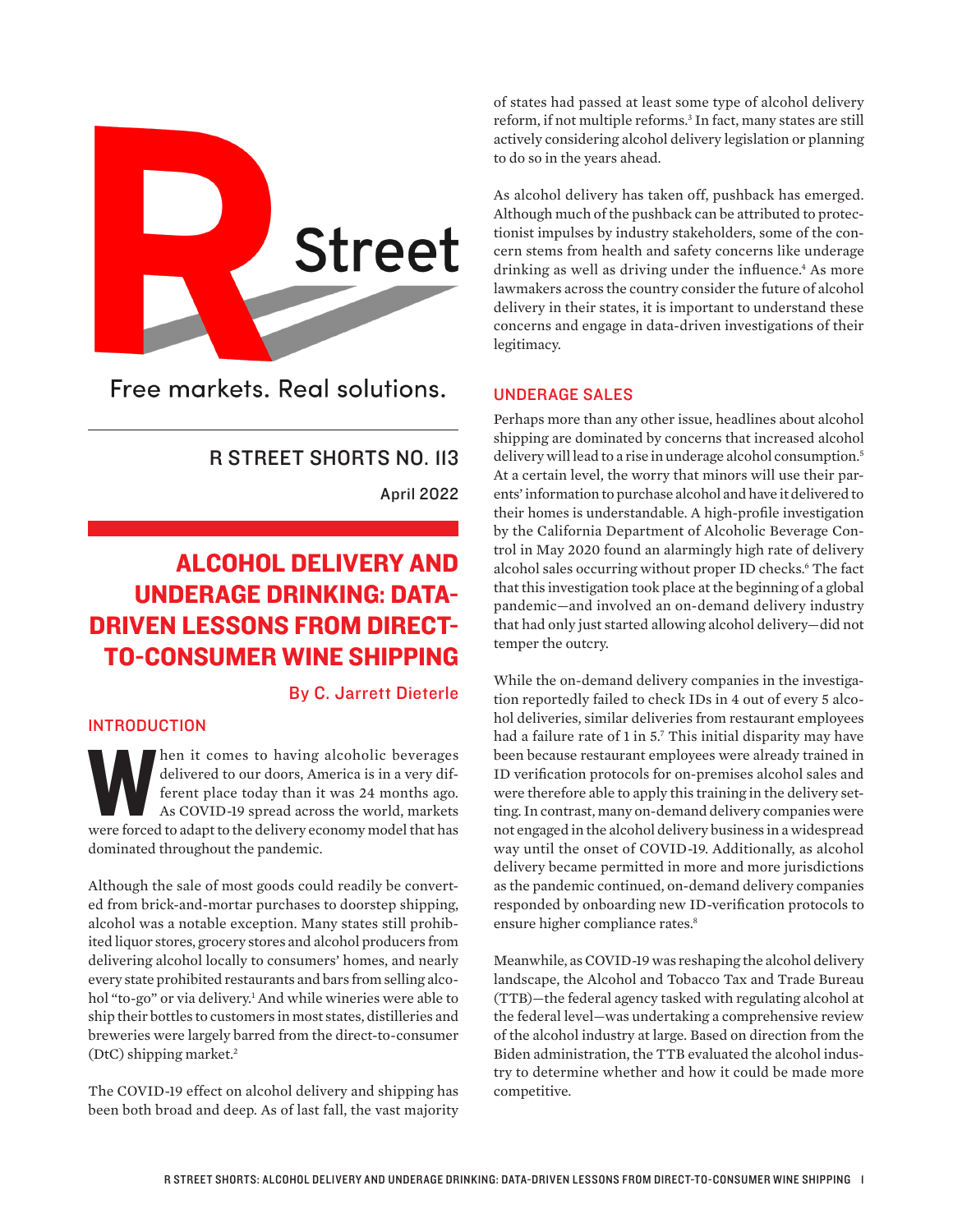<span id="page-1-0"></span>The TTB culminated its review with a report in February 2022 that made numerous observations and recommendations about the industry.[9](#page-4-0) Although much of the TTB's report is beyond the purview of this paper, it did generate headlines with its discussion of DtC shipping from alcohol producers. The agency discussed the discrepancy between most states allowing DtC wine shipments but not allowing DtC shipments of beer and distilled spirits. The TTB also noted that DtC shipping could act as an alternative to the three-tier system of alcohol distribution, which often works to prevent alcohol producers from selling their products directly to consumers by requiring the use of a wholesaler as a middleman in the supply chain.<sup>10</sup>

The agency stopped short of endorsing DtC shipping reforms at the state level, but it did encourage state policymakers to evaluate DtC shipping as a potential reform.<sup>[11](#page-4-0)</sup> The TTB specifically addressed concerns about underage drinking voiced by opponents of enhanced DtC shipping, pointing out that a 2003 Federal Trade Commission (FTC) effort to analyze underage drinking for DtC wine shipments showed "few or no problems" with sales to minors in states that allowed such shipments.<sup>[12](#page-4-0)</sup>

Despite some opponents of alcohol delivery portraying underage sales as an especially prevalent problem in the delivery context, the reality is that any point of sale is a potential opportunity for underage individuals to access alcohol. Many Americans wistfully recall tales of college beer runs to the local gas station where clerks never checked IDs—a phenomenon validated by noncompliance data. Consider recent data from undercover operations in New York, which found failure rates that mirrored the 1 in 5 failure rate in California's study of restaurant employee alcohol deliveries[.13](#page-4-0) This underscores the fact that the application and consistent use of proper ID-checking protocols by those who sell alcohol to consumers matters more than the *type* of sale—for example, delivery versus brick-and-mortar.

Unfortunately, the debate of alcohol delivery and underage access has largely been relegated to the land of anecdote. As policymakers continue to grapple with alcohol delivery reforms in the years ahead, more empirical evidence is needed to evaluate underage alcohol access in the delivery context. One overlooked possibility for engaging in such an analysis is the longest-existing form of alcohol delivery in America: DtC wine shipping. The experience of the DtC wine market provides a historical data trail that can inform our country's current debates of alcohol delivery and underage sales.

## CASE STUDY: DIRECT-TO-CONSUMER WINE SHIPPING

As mentioned above, in 2003, the FTC published a report on DtC wine shipments.<sup>14</sup> Although the report noted that states

allowing DtC wine shipping had reported few or no problems with underage sales, it also stated that it was "aware of no systematic studies assessing whether direct shipping causes an increase in alcohol consumption by minors.["15](#page-4-0)

The FTC was correct to focus on attempts to study the link between direct shipping and alcohol consumption, as underage *consumption* is the social harm Americans are trying to prevent by keeping underage drinking laws on the books. Underage *sales*, while potentially informative in helping one understand underage consumption, are ultimately an enforcement issue that can be difficult to track in a comprehensive way. One of the most effective ways to discover underage sales is to run an undercover investigation or decoy operation. While these operations can be important for ensuring compliance with ID-checking laws, they are by nature limited in their scope and breadth. This limitation makes it difficult to study them in an empirical way.

On the other hand, underage alcohol consumption has been tracked and studied for decades. One such tracking tool is the Centers for Disease Control and Prevention's Youth Risk Behavior Surveillance System (YRBSS) survey. The YRBSS survey is conducted on a biennial basis, with online data going back to 1991.[16](#page-4-0) The version of the survey administered to high school students asks various health and behavior questions on topics ranging from driving habits to alcohol and tobacco use.<sup>17</sup> With regard to alcohol use, it asks high school students whether they currently drink alcohol, which is defined as having at least one alcoholic drink during the last 30 days.<sup>[18](#page-4-0)</sup>

This provides a valuable measurement of underage alcohol consumption and a historical dataset that makes it possible to compare underage drinking in states that have allowed DtC wine shipments and those that have not.

Before we look at this data, however, it helps to first understand the DtC wine shipment landscape. In the past four decades, the number of states that allow such shipments has expanded considerably. In 1986, California was the only state that permitted DtC wine shipments[.19](#page-4-0) By 2021, 46 states allowed DtC wine shipping.<sup>20</sup> Importantly, data from the Wine Institute provides a convenient midway point, giving a snapshot of which states allowed DtC wine shipments in 2004[.21](#page-4-0) This was a pivotal year for DtC wine reform because it was the year the U.S. Supreme Court handed down its opinion in *Granholm v. Heald*, which held that it was unconstitutional for states to prohibit out-of-state DtC wine shipments while allowing in-state DtC wine shipments.<sup>22</sup> This opinion helped accelerate the nationwide movement toward expanded DtC wine shipping.

It is also important to understand how underage drinking rates have changed in America over the past several decades.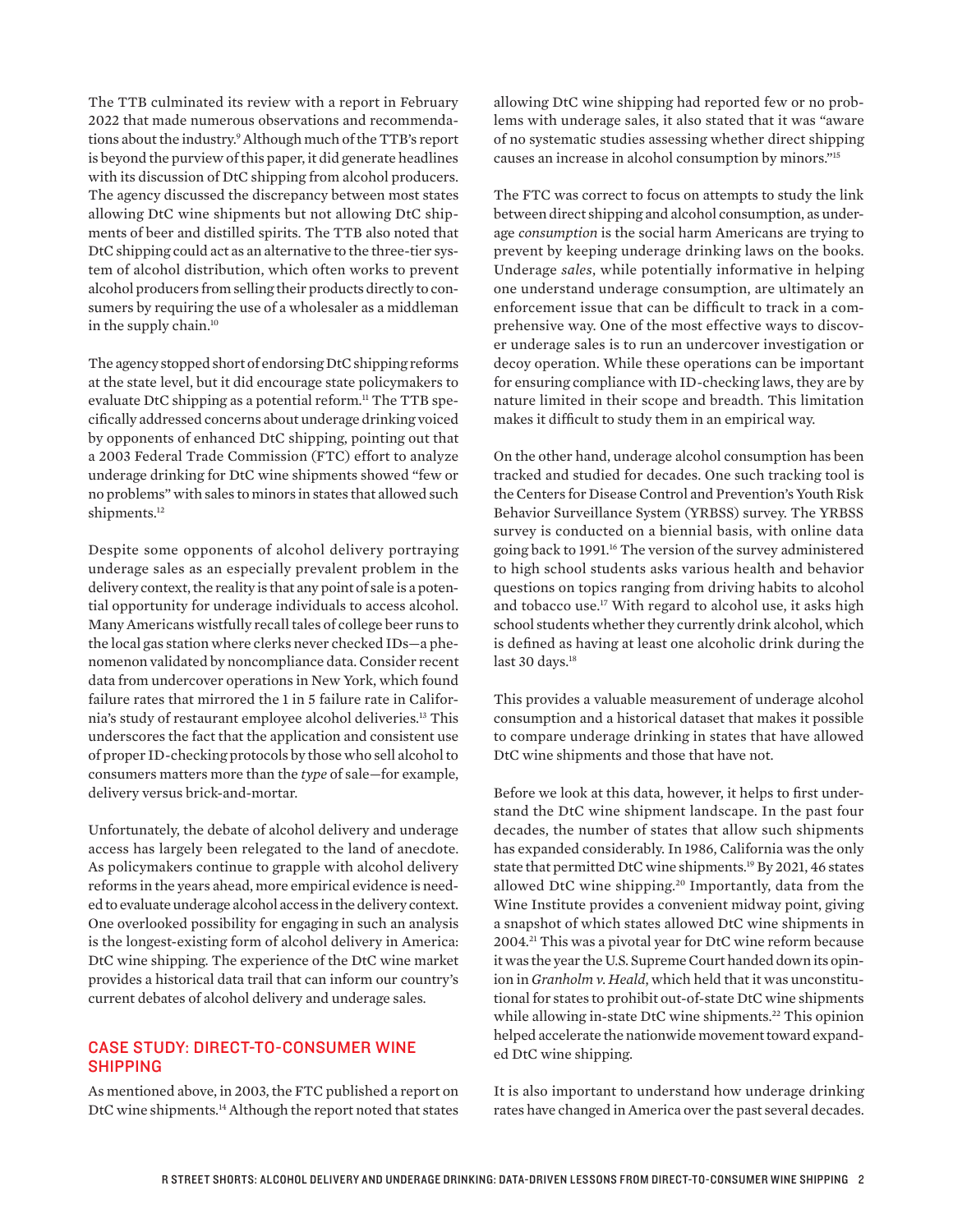<span id="page-2-0"></span>Perhaps one of the more under-reported trends in America has been the precipitous multi-decade decline in youth alcohol consumption. In 1991, over 50 percent of American high school students reported current alcohol use. By 2019, under-age alcohol use had plummeted to just over 29 percent.<sup>[23](#page-4-0)</sup> Youth binge drinking rates have shown a similar decline in recent years.[24](#page-4-0) Researchers have suggested that everything from enhanced ID verification protocols to increased education efforts have led to the decline.<sup>25</sup>

Given the vast decline in underage drinking overall, it is important to analyze the effects of DtC wine shipping on underage drinking rates within that context. Because the YRBSS survey has documented a substantial decline in underage drinking over the past few decades in every state, simply comparing the top-line underage drinking rates of one state to another is of limited utility. Additionally, cultural differences between states further complicate crossstate comparisons of top-line drinking rates. For example, a state like Utah has far lower youth drinking rates—and overall drinking rates—than other states because of the influence of certain religious institutions. Attempting to unpack and control for such cultural and regional variables would not be practical.

Instead, it is most informative to measure the *rate* of the decline in underage drinking in states. In this fashion, we can compare differences among states that allow DtC wine shipping versus ones that do not, and we can also look at changes within states that have liberalized DtC wine shipping rules over time. To this end, we compared reported underage drinking rates in states in 2003 versus the rates from those same states in 2019, the most recent year for which data is available. (For states in which 2003 or 2019 data was not published, we used the next closest year of available data). See Tables 1 and 2 for the comparisons.

#### TABLE 1. RATES OF UNDERAGE DRINKING REPORTED IN THE YRBSS SURVEY, BY STATE

| State                  | 2003 | 2019            | Change       |
|------------------------|------|-----------------|--------------|
| Alabama                | 40.2 | 22.5            | $-0.4402985$ |
| Alaska                 | 38.7 | 22.1            | $-0.4289406$ |
| Arizona                | 51.8 | 26.6            | $-0.4864865$ |
| Arkansas*              | 43.1 | 25.4            | $-0.4106729$ |
| Colorado*              | 47.4 | 30.7            | $-0.3523207$ |
| Connecticut*           | 45.3 | 25.9            | -0.4282561   |
| Delaware**             | 45.4 | 28.7            | $-0.3678414$ |
| Florida                | 42.7 | 26.1            | $-0.3887588$ |
| Georgia                | 37.7 | 17.5            | $-0.535809$  |
| Hawaii*                | 34.8 | 20.4            | $-0.4137931$ |
| Idaho                  | 34.8 | 26.6            | $-0.2356322$ |
| Illinois <sup>t</sup>  | 43.7 | 27.1            | $-0.3798627$ |
| Indiana‡               | 44.9 | 30.5            | -0.3207127   |
| lowa*                  | 43.8 | 25.6            | $-0.4155251$ |
| Kansas*                | 43.9 | 32.8            | $-0.2528474$ |
| Louisiana <sup>+</sup> | 45.1 | 29.5            | $-0.345898$  |
| Maine                  | 42.2 | 22.7            | $-0.4620853$ |
| Maryland*              | 39.8 | 24.1            | $-0.3944724$ |
| Massachusetts          | 45.7 | 29.8            | $-0.3479212$ |
| Michigan               | 44   | 25.4            | $-0.4227273$ |
| Mississippi            | 41.8 | 25.9            | $-0.3803828$ |
| Missouri               | 49.2 | 27.9            | $-0.4329268$ |
| Montana                | 49.5 | 33.4            | $-0.3252525$ |
| Nebraska               | 46.5 | 21              | $-0.5483871$ |
| Nevada                 | 43.4 | 26.1            | $-0.3986175$ |
| New Hampshire          | 47.1 | 26.8            | $-0.4309979$ |
| New Jersey*            | 46.5 | 30.3            | $-0.3483871$ |
| New Mexico*            | 42.3 | 28.6            | $-0.3238771$ |
| New York               | 44.2 | 26.4            | -0.4027149   |
| Noth Carolina          | 39.4 | 24.2            | $-0.3857868$ |
| North Dakota           | 54.2 | 27.6            | -0.4907749   |
| Ohio                   | 42.2 | 25.9            | $-0.3862559$ |
| Oklahoma               | 47.8 | 27.2            | $-0.4309623$ |
| Pennsylvania $\Delta$  | 42.2 | 25.9            | $-0.3862559$ |
| Rhode Island           | 44.5 | 21.5            | $-0.5168539$ |
| South Carolina**       | 43.2 | 23.1            | $-0.4652778$ |
| South Dakota           | 50.2 | 26.3            | $-0.4760956$ |
| Tennessee              | 41.1 | 21.6            | $-0.4744526$ |
| Texas*                 | 47.3 | 27.8            | $-0.4122622$ |
| Utah                   | 21.3 | 10 <sup>°</sup> | $-0.5305164$ |
| Vermont                | 43.5 | 30.9            | $-0.2896552$ |
| West Virginia          | 44.4 | 30              | $-0.3243243$ |
| Wisconsin              | 47.3 | 29.8            | $-0.3699789$ |
| Wyoming!               | 49   | $-31$           | $-0.3673469$ |

DtC allowed if a reciprocal state arrangement existed

DtC wine not allowed

DtC wine allowed

Sources: "Direct-to-Consumer Shipping," Wine Institute, last accessed March 15, 2022. [https://wineinstitute.](https://wineinstitute.org/our-work/policy/state/dtc) [org/our-work/policy/state/dtc;](https://wineinstitute.org/our-work/policy/state/dtc) "Youth Online," Centers for Disease Control and Prevention, last accessed March 15, 2022. <https://nccd.cdc.gov/Youthonline/App/Results.aspx>.

- \* 2003 data not available, using 2005 data.
- \*\* 2019 data not available, using 2017 data.
- † 2003 and 2005 data not available, using 2007 data.
- ‡ 2019 and 2017 data not available, using 2015 data.
- Δ 2003, 2005 and 2007 data not available, using 2009 data.

Note: The data from the 2019 Youth Behavior Risk Survey was collected from August 2018 to June 2019.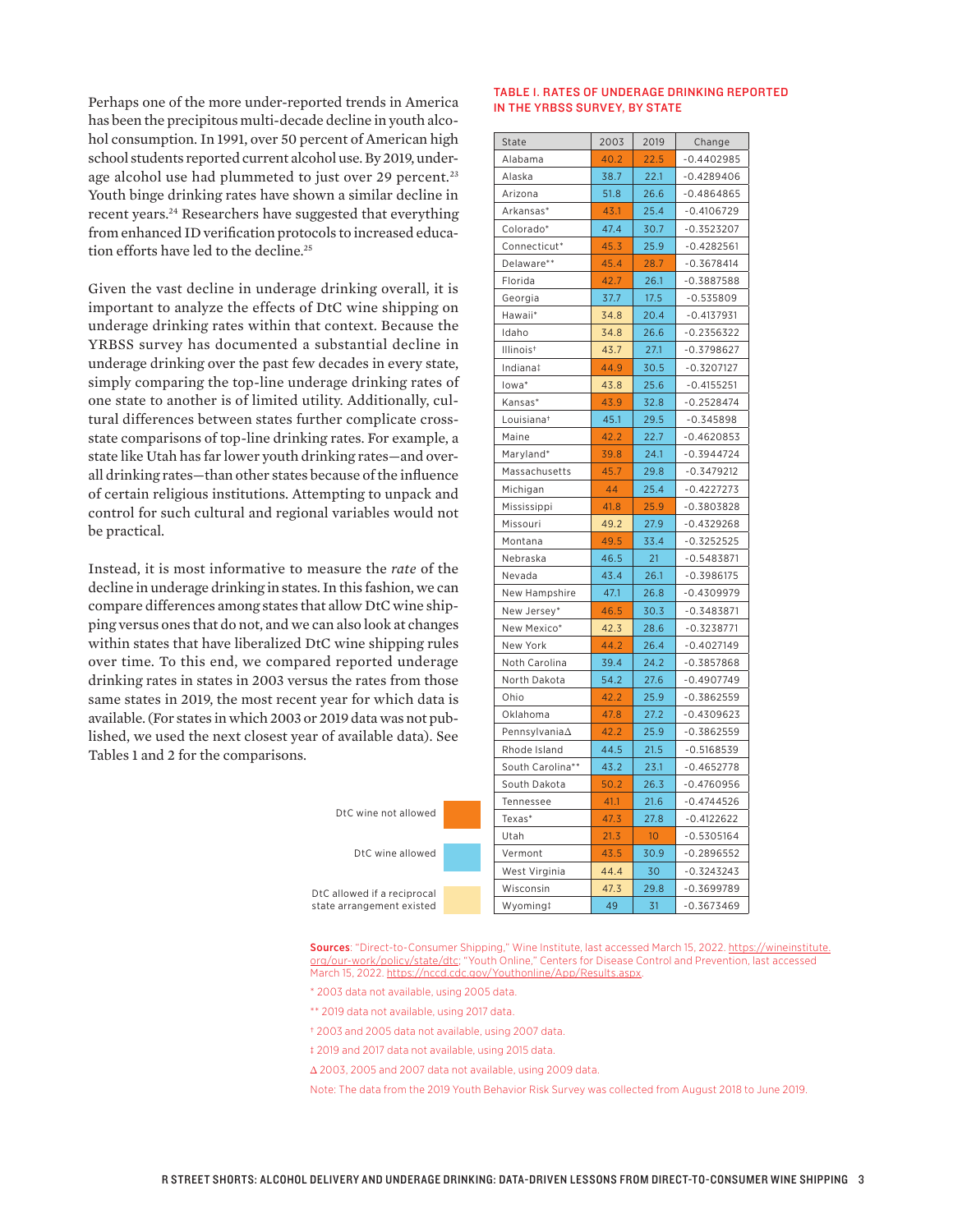#### TABLE 2. AVERAGE CALCULATED RATES OF UNDERAGE DRINKING, BY CATEGORY

| Category                                                                  | Average Change | Average<br>Percentage<br>Change |
|---------------------------------------------------------------------------|----------------|---------------------------------|
| States allowing DtC from<br>2003 to 2019                                  | $-0.4425767$   | 44.3                            |
| States that moved from<br>reciprocal to full DtC<br>between 2003 and 2019 | $-0.36199$     | 36.2                            |
| States that moved from no<br>DtC to full DtC between<br>2003 and 2019     | $-0.3874078$   | 38.7                            |
| States that did not allow DtC<br>at any time between 2003<br>and 2019     | $-0.4297598$   | 43                              |

Sources: "Direct-to-Consumer Shipping," Wine Institute, last accessed March 15, 2022. <https://wineinstitute.org/our-work/policy/state/dtc>; "Youth Online," Centers for Disease Control and Prevention, last accessed March 15, 2022. <https://nccd.cdc.gov/Youthonline/App/Results.aspx>.

Using the data from Table 1, we grouped the states into the following categories: allowed DtC shipment in 2003 and 2019, did not allow shipment in 2003 or in 2019, did not allow shipment in 2003 but allowed shipment in 2019 and allowed limited shipment in 2003 but allowed full shipment in 2019. We then averaged the rate of reduction in underage drinking in each of these groups (Table 2).

States that allowed DtC wine shipments in 2003 and in 2019 showed an average drop of 44.3 percent in the underage drinking rate. States that did not allow DtC wine shipments in 2003 and still did not in 2019 showed an average drop of 43 percent. In other words, underage drinking rates declined a few percentage points *more* in states that have continuously allowed DtC wine shipments over the past few decades versus ones that have continuously prohibited it. This is not to suggest that DtC wine shipments necessarily *reduce* underage drinking, but, at the very least, it does suggest that DtC wine shipments have not led to an increase in underage drinking rates.

Between 2003 and 2019, numerous states reformed their DtC wine shipment laws: 19 moved from prohibiting DtC wine shipments completely to allowing such shipments, and eight passed more moderate reforms, moving from so-called "reciprocal wine shipping" to full-fledged DtC shipping. (As background, reciprocal DtC laws were a phenomenon in the years before the aforementioned *Granholm* court ruling; such laws provided for a limited form of DtC shipping in that they allowed wine to be shipped from one state to another *only if* both states had reciprocity for such shipments. Therefore, states that moved from reciprocal DtC shipping to fullfledged DtC shipping engaged in a more moderate reform than states that moved from prohibiting DtC wine shipping completely to allowing full-fledged DtC shipping.)

Based on the collected data, states that engaged in more robust reform by moving from no DtC shipping to fullfledged DtC shipping saw an average drop of 38.7 percent in underage drinking rates from 2003 to 2019. States that engaged in the more limited reform of moving from reciprocal to full-fledged DtC shipping saw an average drop of 36.2 percent. In other words, taken as a group, states with more robust DtC reforms actually saw a slightly larger decrease in underage drinking rates than states that engaged in more limited reforms.

In the end, this data demonstrates that there is no discernible connection between DtC wine shipping and enhanced underage drinking rates. States that have continuously allowed DtC wine shipments for the past few decades have seen the largest decline in underage drinking. This suggests that allowing DtC wine shipments has not led to an increase in the consumption of alcohol by minors.

## **CONCLUSION**

The experience of DtC wine shipping and its apparent lack of impact on underage drinking rates has implications for policymakers. As noted, whether alcohol delivery takes the form of a DtC shipment, a shipment from an alcohol retail store or a local delivery via a driver or courier, the basic function of ID verification and training remains the same: any situation in which alcohol is being delivered to a home constitutes a point-of-sale at which ID should be checked and verified to prevent underage purchases. As such, delivery personnel conducting the delivery should use proper ID-checking protocols to verify the age of the purchaser.

As lawmakers weigh the merits of additional alcohol delivery reforms—such as to-go cocktails, DtC shipments for beer and distilled spirits, or local delivery from grocery and liquor stores—they can draw on the experience of the DtC wine shipping movement as evidence that alcohol delivery can be done safely.

#### ABOUT THE AUTHOR

C. Jarrett Dieterle is a resident senior fellow at the R Street Institute in Washington, D.C., and the author of *Give Me Liberty and Give Me a Drink*.